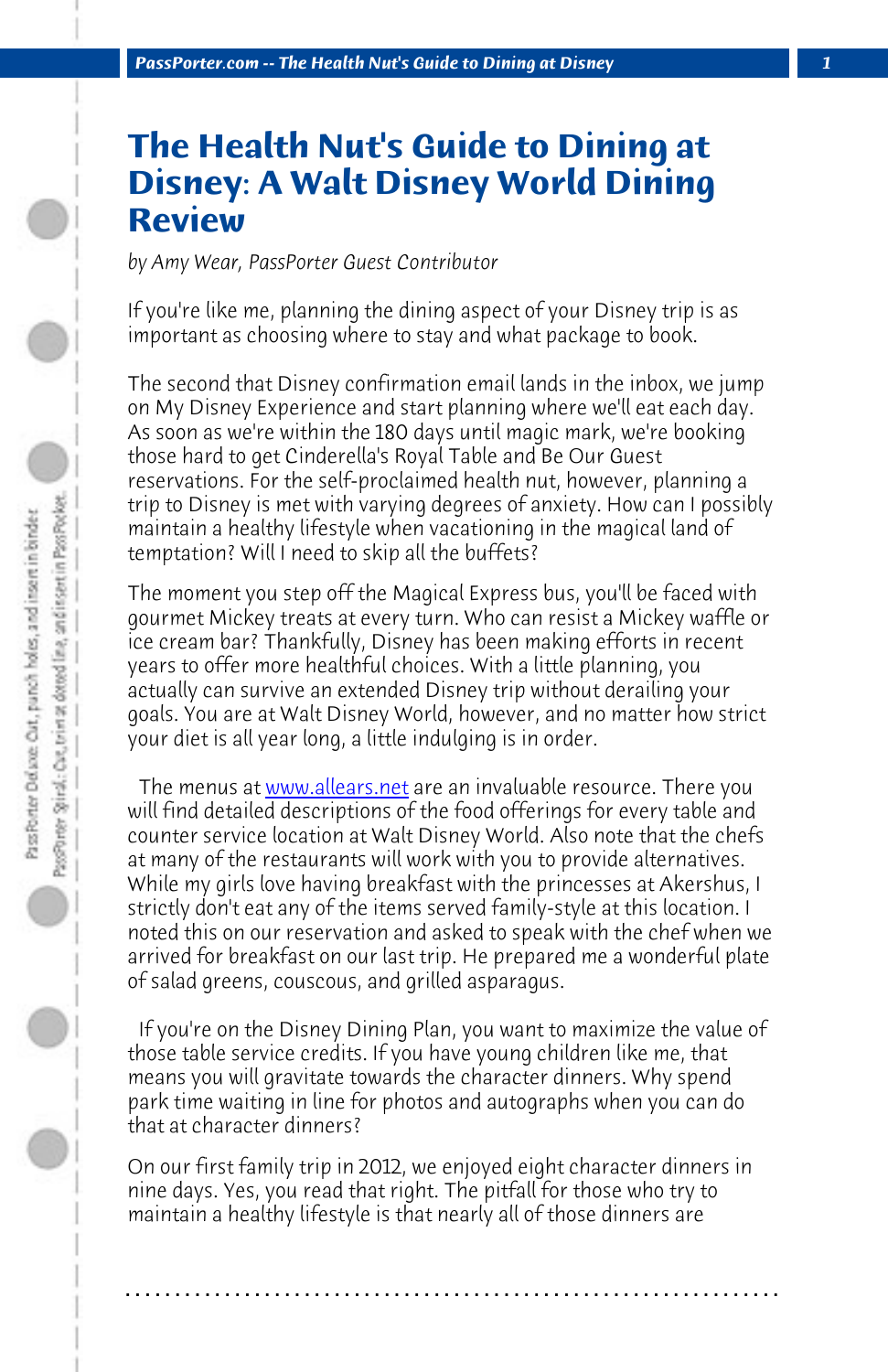all-you-can-eat buffet affairs. Many people can't resist trying to eat their money's worth. Instead of trying to eat until my stomach hurts, I focus on the special moments my girls have as each character visits our table. I keep the camera handy and make sure the autograph books are signed. Sometimes I have to remind myself to take some time to eat!

 If you're splurging out of pocket for just one or two of these experiences, you may want to forget everything you've learned about making healthful food choices and indulge to your heart's content. On the other hand, if you're on the dining plan and have a date with Mickey or Cinderella every day of your trip, it's helpful to have a game plan.

 First, look for the salads. The ones with leafy greens and other fresh veggies. Skip the creamy ones that likely have more mayo and oil than anything else. Take as much as you think you can eat and drizzle a small amount of salad dressing on top. Then move on to the cooked greens like broccoli and green beans. Again, take as much as you can eat. Watch out, however, for buttery green beans. Disney is famous for smothering them in butter! Most dieticians recommend loading up at least half your plate with raw and cooked vegetables (except corn and potatoes because they're mostly starch), so go for it. Make this the focus of your "all-you-can-eat" experience.

 Next, look for what you consider essential to completing your meal, whether that is a bean-based dish, tofu, or lean meat. Remember to keep your meat portion to the size of a deck of cards. If you're vegan, vegetarian, or nutritarian like me, you can ask to speak to the chef about what dishes meet your dietary needs. You also want to do this if anyone in your party has a food allergy.

 If you really want to stay on track, stop there and go back to your seat. Focus on eating all that micronutrient goodness before going back for more. Don't even walk by the deep-fried food display, also known as the kids' selections!

 Chances are you'll still want to finish your meal with something sweet. Grab a small plate and load it up with some fresh fruit. Finally, scour the desserts for a small sampling of something that really seems "worth it." If you don't like it that much, don't waste the indulgence. Otherwise enjoy every bite and then put down that fork!

 As for character breakfasts, be prepared for a mega dose of temptation. You will be faced with an array of pastries, bacon, eggs, sausage, and other fried food. I find it best to head for the oatmeal and then load up on the fresh fruit. Since I've always had a sweet tooth, I do feel that a character breakfast necessitates at least one Mickey waffle -

**. . . . . . . . . . . . . . . . . . . . . . . . . . . . . . . . . . . . . . . . . . . . . . . . . . . . . . . . . . . . . . . . . .**